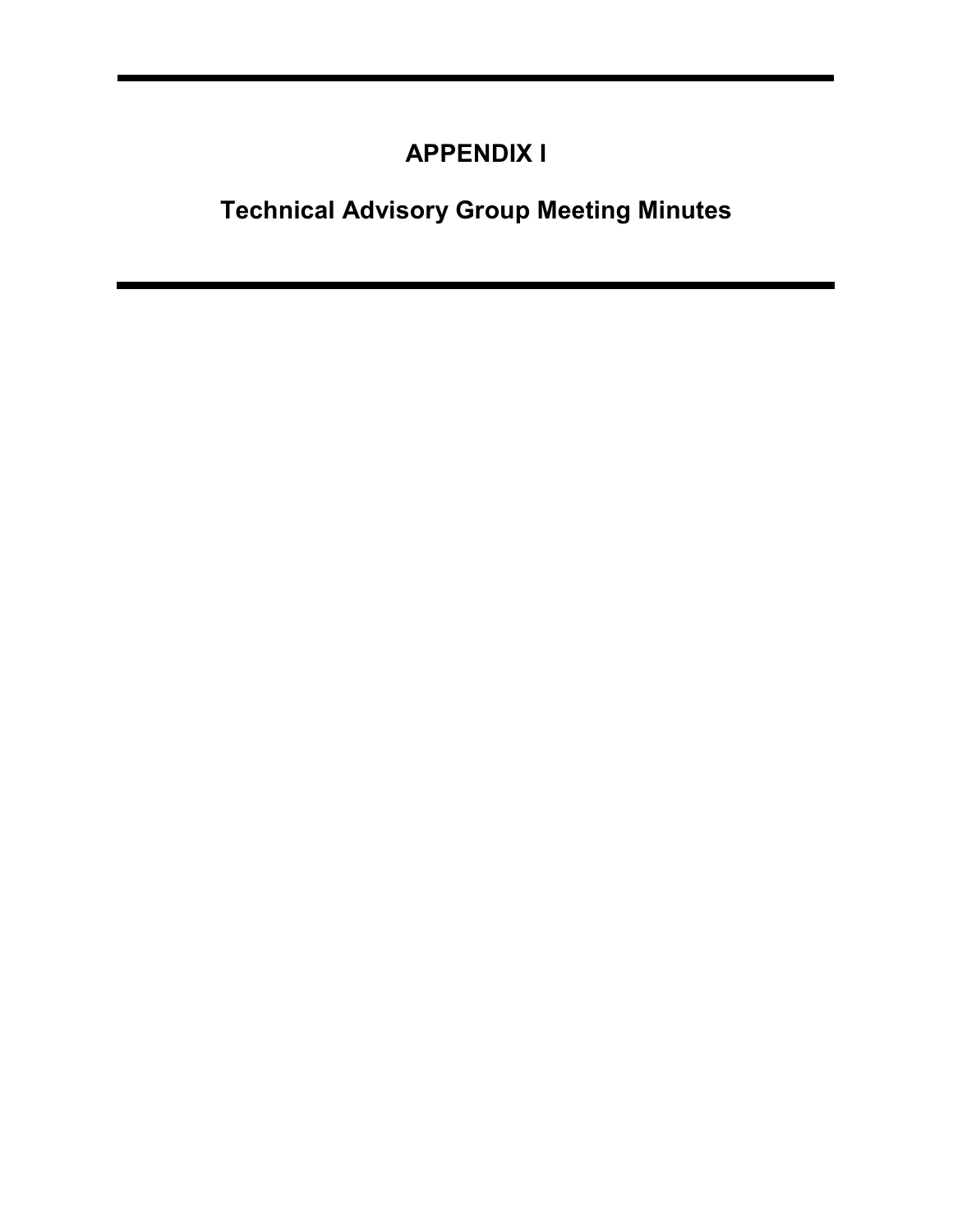

2655 North Sheridan Way Mississauga, Ontario, L5K 2P8 Tel: (905) 829-4988 Fax: (905) 823-2669 E-mail: adidrikson@ecoplans.com Website: www.ecoplans.com

## NOTES OF MEETING

**PROJECT:** GO Transit Georgetown South Corridor Service Expansion and Airport Transportation Link between Lester B. Pearson Airport and Union Station GO Transit Technical Advisory Committee Meeting

**MEETING NO:** 1

**FILE NO.:** 05-3036

**DATE:** September 7, 2006 **TIME:** 9:30 a.m. – 11:30 p.m.

- **PLACE:** GO Transit Office, Toronto 20 Bay Street, 6<sup>th</sup> Floor Boardroom
- **PRESENT:** Dennis Callan Imants Hausmanis Mike Bricks Amy Didrikson Murray McLeod Ali Ruban Peter Kole Mario Silva John Kelly Mike Wiehkind Gene Corazolla McCormick Rankin Corporation GO Transit AGM Ecoplans Limited Ecoplans Limited Region of Peel AGM Toronto Catholic District School Board Toronto District School Board City of Toronto - Transportation City of Toronto City of Toronto

**PURPOSE:** Technical Advisory Committee feedback on the draft Terms of Reference.

## **ITEM PROCEEDINGS:**  $\frac{ACTION}{IN}$

**BY:** 

#### **1.0 Welcome and Introductions**

I. Hausmanis described the purpose of the meeting and led roundtable introductions. The purpose was to provide an overview of the draft ToR to assist TAC members in providing comments as well as obtain some initial feedback

#### **2.0 Presentation of the Terms of Reference - Background and Overview**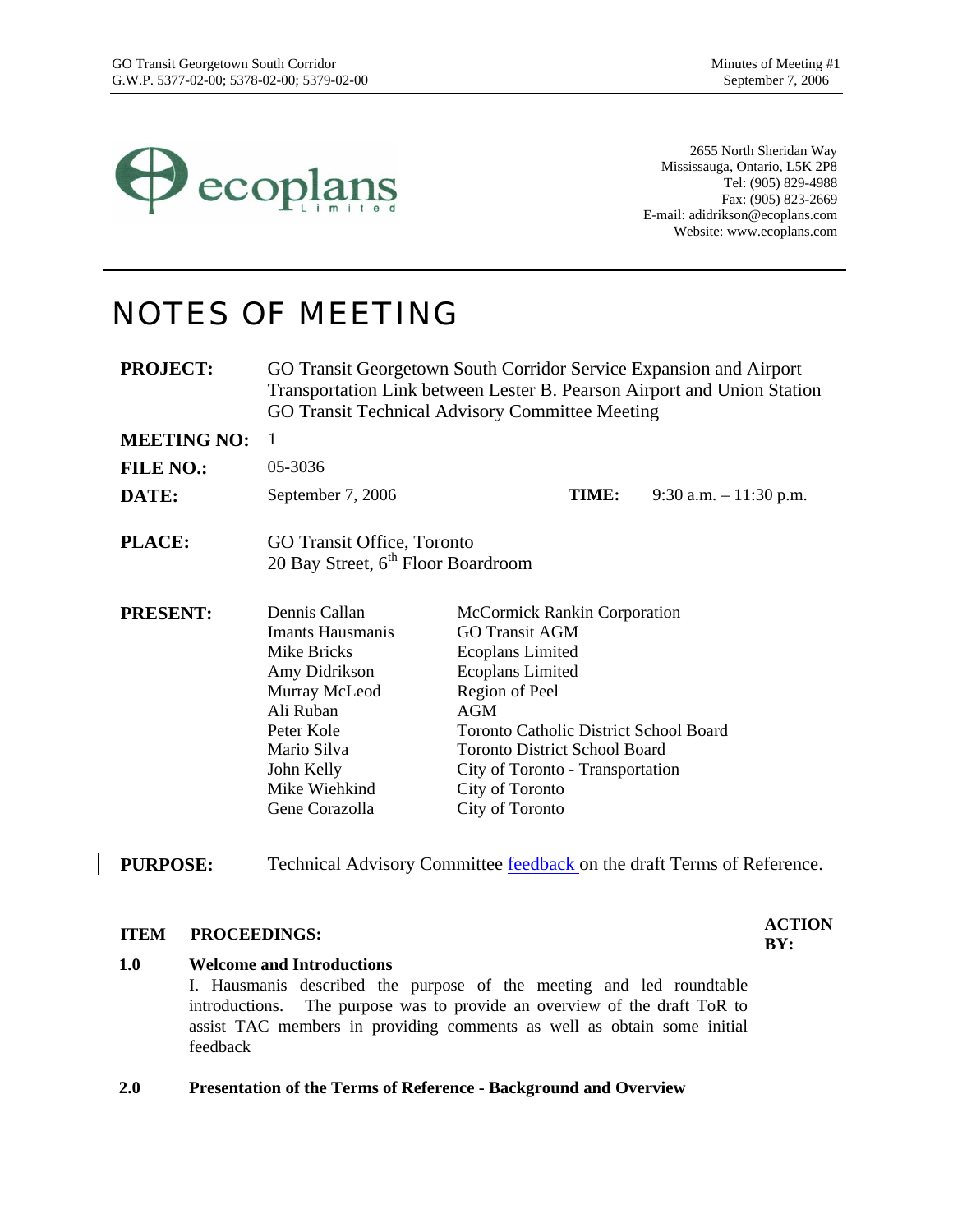### **ITEM PROCEEDINGS:**  $\overrightarrow{A}$  **ACTION**

**BY:** 

- 2.1 D. Callan provided a background overview of the ToR through a slide presentation. Topics discussed included:
	- Project background
	- Propose of the undertaking
	- Range and types of alternatives under consideration
	- Overview of process flow chart
- 2.2 D. Callan emphasized that the Terms of Reference is currently a draft document. TAC The Project Team is seeking input from various stakeholders (Public Liaison Committee, Public Meetings, Technical Advisory Committee) to assist in finalizing the document so that it can be submitted to MOE for approval. Comments from the Technical Advisory Committee have been previously requested for September  $15<sup>th</sup>$ , 2006.

#### **3.0 Presentation of Terms of Reference Evaluation Methodology**

- 3.1 M. Bricks presented the proposed Evaluation Methodology that is outlined in Chapters 5 and 6 of the Terms of Reference. In addition he outlined the Consultation Plan proposed to assist in the generation and evaluation of alternatives as well as the consultation undertaken to date: Topics discussed included:
	- Evaluation overview and level of detail
	- Two step process for evaluating alternatives to the undertaking
	- Proposed Consultation Plan
	- Consultation undertaken to date
	- Anticipate project schedule

#### **4.0 TAC Feedback**

Members of the TAC provided general input on the draft ToR, and the presentation material in a question and answer session. The following is intended to be a summary of major comments provided.

#### 4.2 General Comments on the draft ToR

General feedback was brought forward on the draft ToR:

- J. Kelly noted that the slide on general process should be reconsidered as it makes it appear as through the rail link along the Georgetown corridor has already been chosen as it is possible that GO Transit could be the proponent for one of the other alternatives. The Project Team agreed to re-examine this exhibit to add clarity.
- G. Corazolla commented that the rationale behind the undertaking must be better defined in the ToR. The Project Team agreed that additional details will be provided.
- The problem and opportunity statement needs to be clear, and perhaps expanded. The Project Team agreed that additional details will be provided.
- J. Kelly commented that the intended market for the air-rail link needs to be better defined in the objectives. The Project Team agreed that additional details will be provided.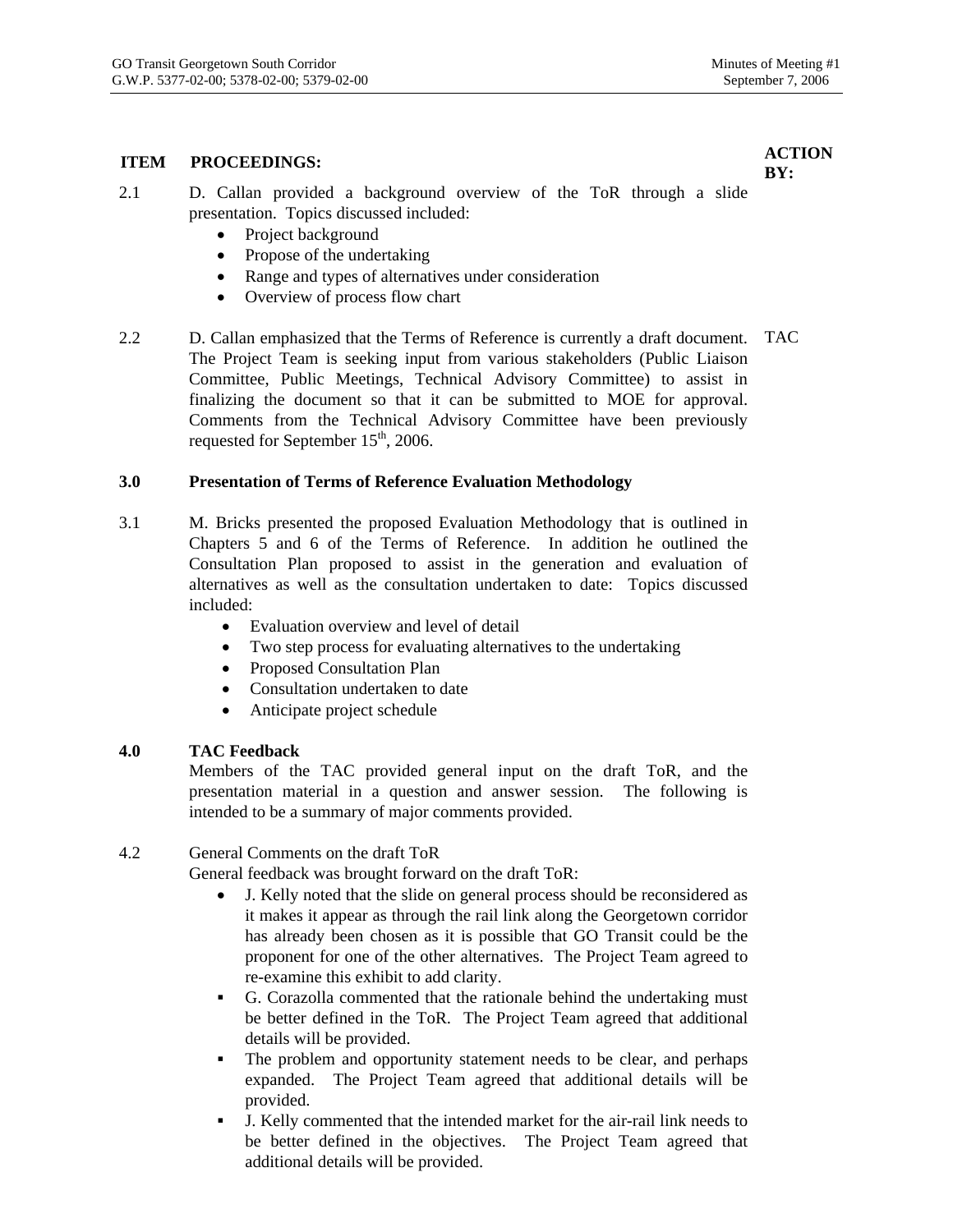### **ITEM PROCEEDINGS:**  $\overrightarrow{A}$  **ACTION**

- M. McLeod commented that the ToR must also emphasize the long-term use of the air-rail link, and integration with transit in other jurisdictions. This comment was noted and will be considered.
- M. Silva commented that the ToR must clarify the role of SNC-Lavalin. This comment was noted and will be considered.

#### 4.3 Feedback on the Evaluation Methodology

The TAC provided feedback on the evaluation methodology:.

- G. Corazzola commented that the public would likely have concerns with the first step of the evaluation process as environmental factors are not included. The Project Team explained that the objective of the first step was to focus on reasonable alternatives (i.e. those alternatives that meaningfully address the purpose of the study at a reasonable cost). It was noted that members of the public have made similar comments. To address this, the Project Team has committed that more than one corridor will be carried to the second step of the evaluation process. It was also noted that the Project Team would review the first step of the evaluation based on comments received.
- M. Turpin commented that there are many practical elements relating to the objective that should also screen the alternatives. There is a need to know who the users of this Union Pearson link will be. For example, if the primary users will be tourists (with luggage), an alternative with a transfer may not be feasible. Comment noted. This issue will be factored in to the modelling to determine ridership on the various alternatives.
- M. McLeod suggested that the ToR include an evaluation process that includes opportunities for future expansion. This comment was noted and will be considered.

#### **5.0 Final Comments, Wrap-up**

- 5.1 I. Hausmanis offered to make update presentations to staff and Council at the Region of Peel and City of Toronto as required as we progress through the study. It was requested that any requests for additional presentations be directed to I. Hausmanis.
- 5.2 G. Corazolla from the City of Toronto stated that the City is consolidating its comments and a summary will be provided to GO/AGM/MRC/Ecoplans next week. City of Toronto
- 5.3 I. Hausmanis agreed to send the presentation to the City of Toronto and all other Proponent members of TAC.
- 5.4 It was noted that the members of the TAC were not notified of the September Proponent  $13<sup>th</sup>$  follow-up PIC. It was agreed that the members of the TAC will be added on the notification list for all future public consultation events.

#### *The meeting adjourned at 11:30 a.m.*

# **BY:**